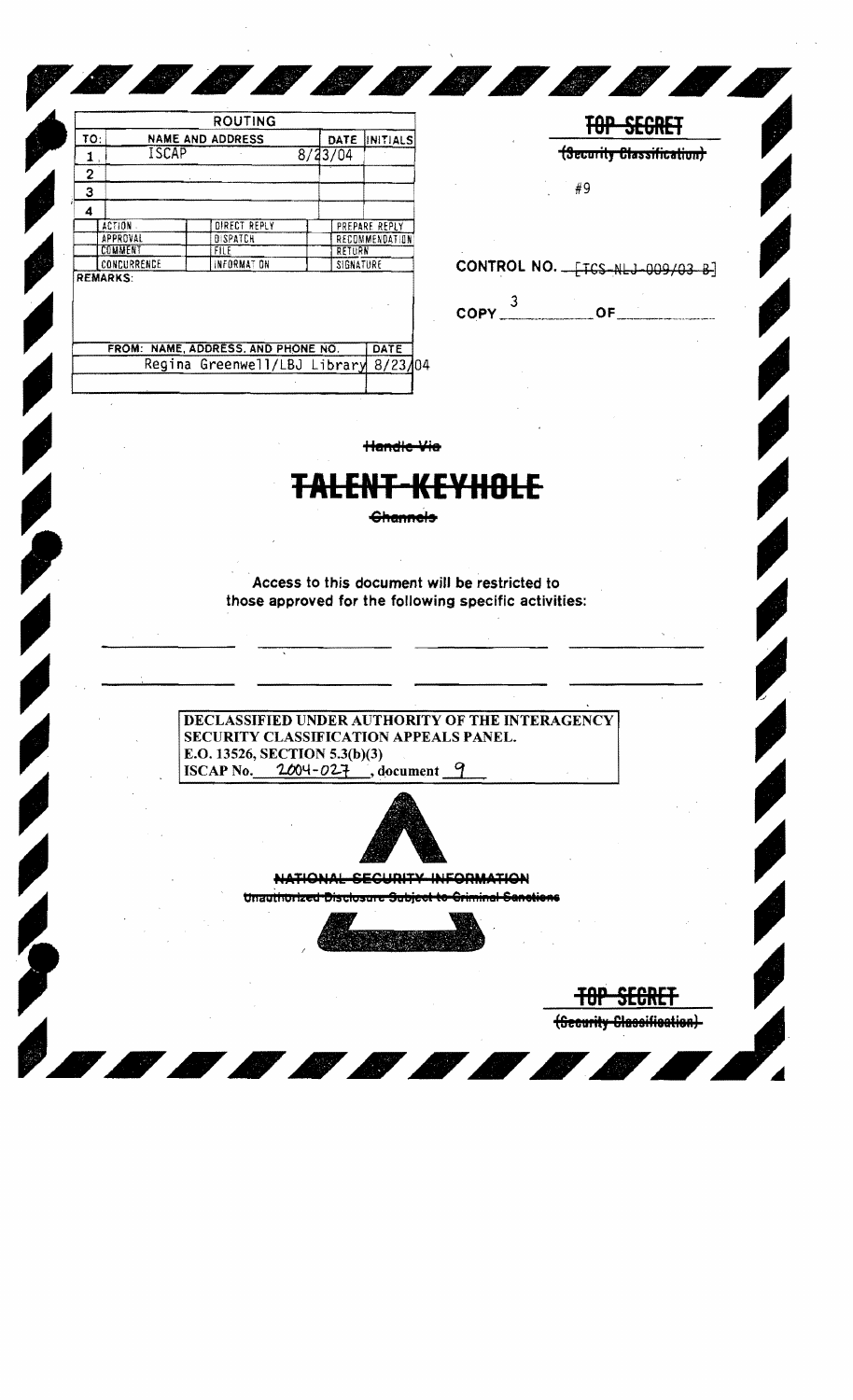|                                                   | LEJ LIBRAXY                                       |  |
|---------------------------------------------------|---------------------------------------------------|--|
| THE PRESIDENT'S<br>DAILY BRIEF<br>10 OCTOBER 1968 | Mandatory Review<br>Case # NLJ 03 136/2011 Appeal |  |
|                                                   |                                                   |  |
| Portion identified as<br>unresponsive to appeal   |                                                   |  |
|                                                   |                                                   |  |
|                                                   |                                                   |  |
|                                                   |                                                   |  |
|                                                   |                                                   |  |
|                                                   |                                                   |  |
|                                                   |                                                   |  |
|                                                   |                                                   |  |
|                                                   |                                                   |  |
|                                                   |                                                   |  |
|                                                   |                                                   |  |
|                                                   |                                                   |  |
|                                                   |                                                   |  |
|                                                   |                                                   |  |
|                                                   |                                                   |  |
|                                                   |                                                   |  |
|                                                   |                                                   |  |
|                                                   |                                                   |  |
|                                                   |                                                   |  |
|                                                   |                                                   |  |
|                                                   |                                                   |  |
|                                                   |                                                   |  |
|                                                   |                                                   |  |
|                                                   |                                                   |  |
|                                                   |                                                   |  |
| <del>ᡏᡃᢕ</del> ᢪ<br>SECRET                        | CONTAINS SIGINT AND KEYHOLE                       |  |

 $\ddot{\phantom{a}}$ 

 $\hat{\boldsymbol{\beta}}$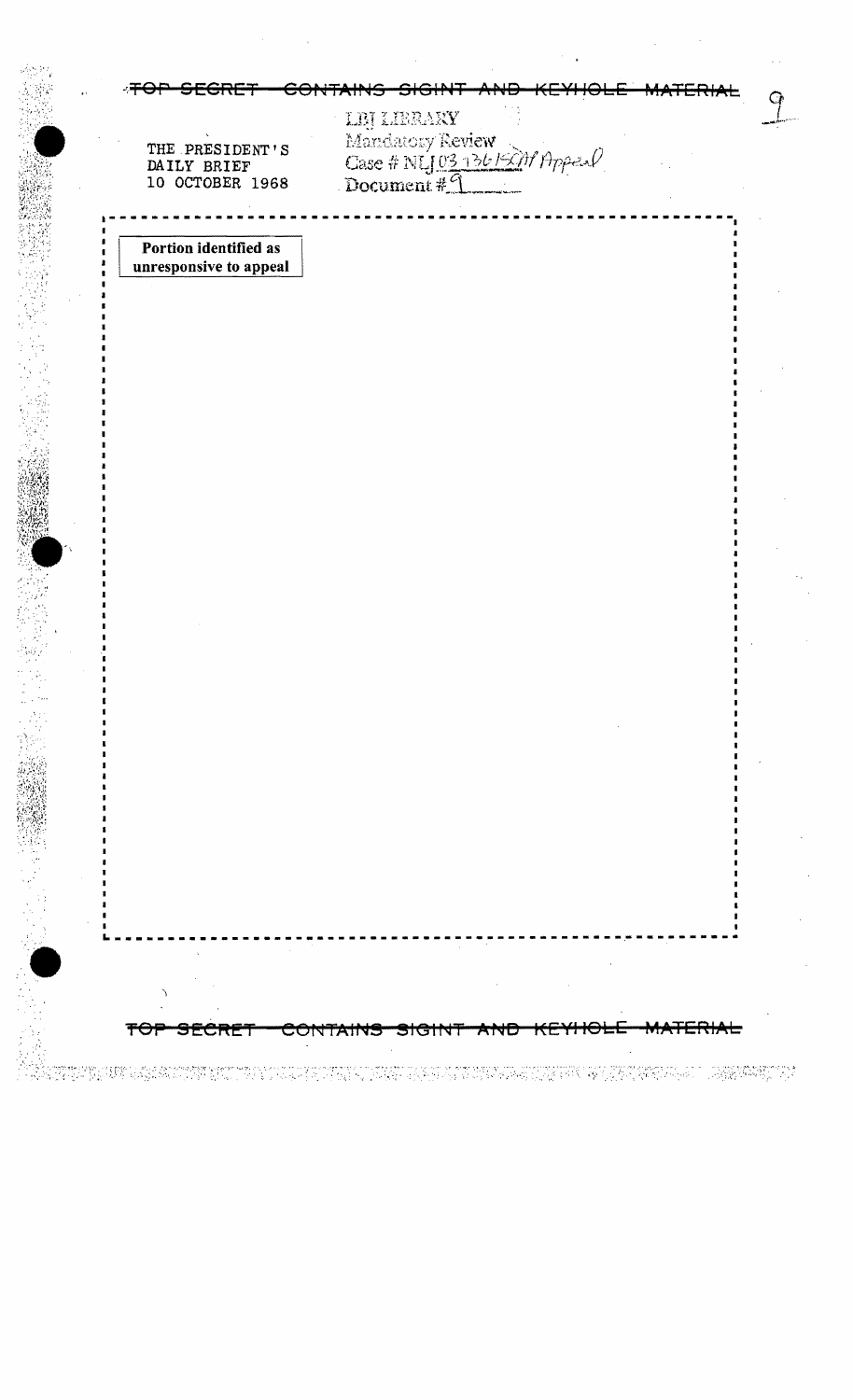Portion identified as unresponsive to appeal

19 Angeles van die geskie van die verskap van die sy gevolge van die volgelijke sy van die gespront gestiege v<br>Die volgelijke van die geskieden betref, was die volgelijke kan die volgelijke van die soos gestiede van die v

 $\hat{\mathbf{y}}$ 

<del>SECRE'</del>

**KEXHOFE** TERIAL ₩ <del>SECRET</del> ₩ ee ٣ ڪ

TE TA PASSA DE LA TRAVA DE PROPERT DE LA PARA

┍╈═